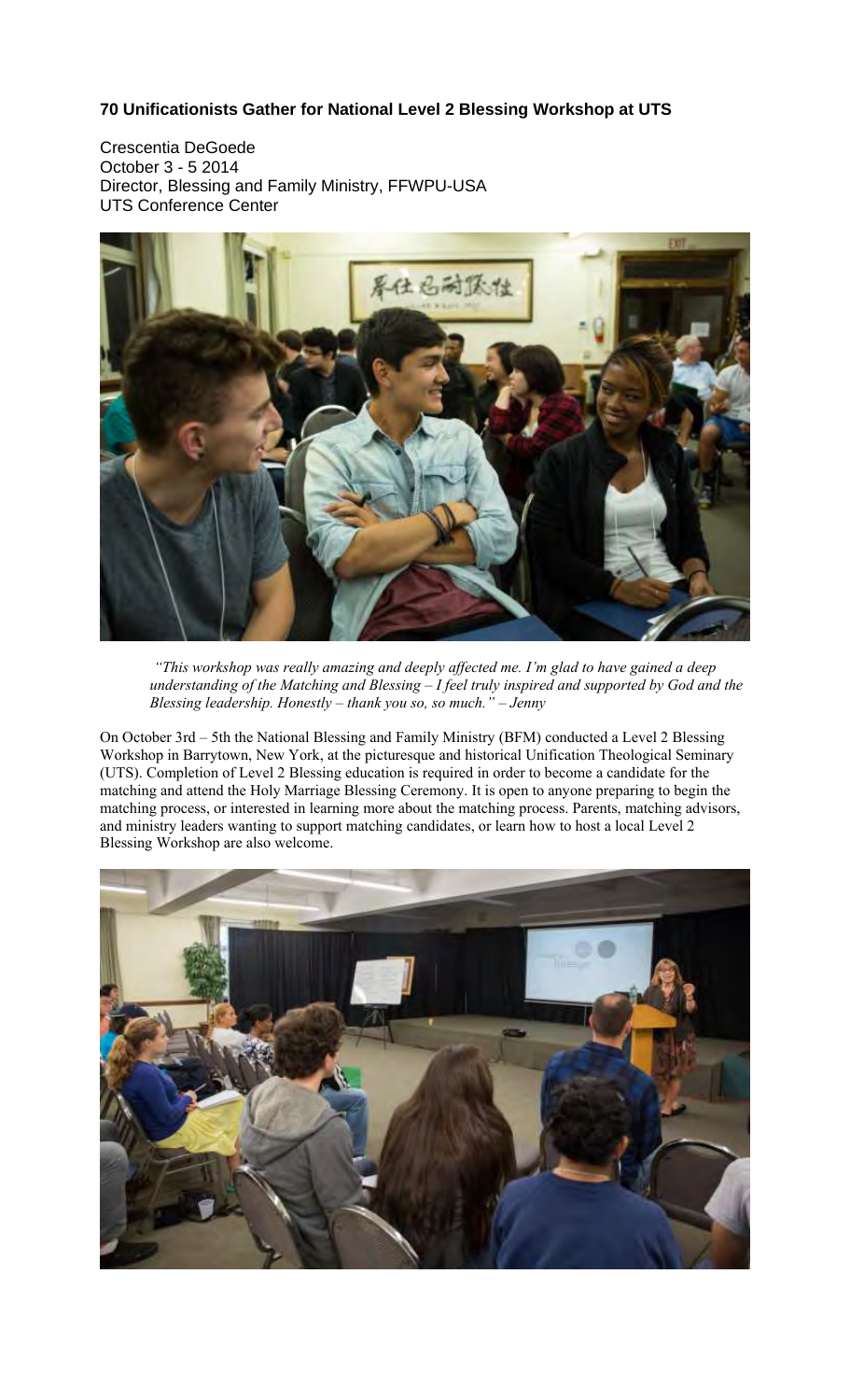The workshop was refreshingly diverse in its participants, with 46 young adults born into the Unification tradition, 11 new Unificationist members, and 8 parents of participants, matching advisors and ministry leaders, culminating to a total of 65 participants. While the majority of the participants traveled from the nearby North East states, participants also traveled from as far as the deep South, the Midwest, and Canada, totaling ten different states.



Staff members for the workshop included: Crescentia DeGoede *BFM Director*, Debby Gullery *BFM Consultant*, Benjy Uyama *BFM Project Coordinator*, Esther Flores *BFM Logistical Coordinator*, Jessica Sattinger *BFM Intern*, and Toshi Tagawa *HQ Media Support.* 



Participants had the following to say about their overall experience at the workshop:

*"Provides the space where you can really think about the matching and Blessing. There are loads of resources and people to talk to who can help you." – Kent* 

*"The information was useful and relatable. Helped me understand where I am in my life of faith and how I feel about the Blessing." – David*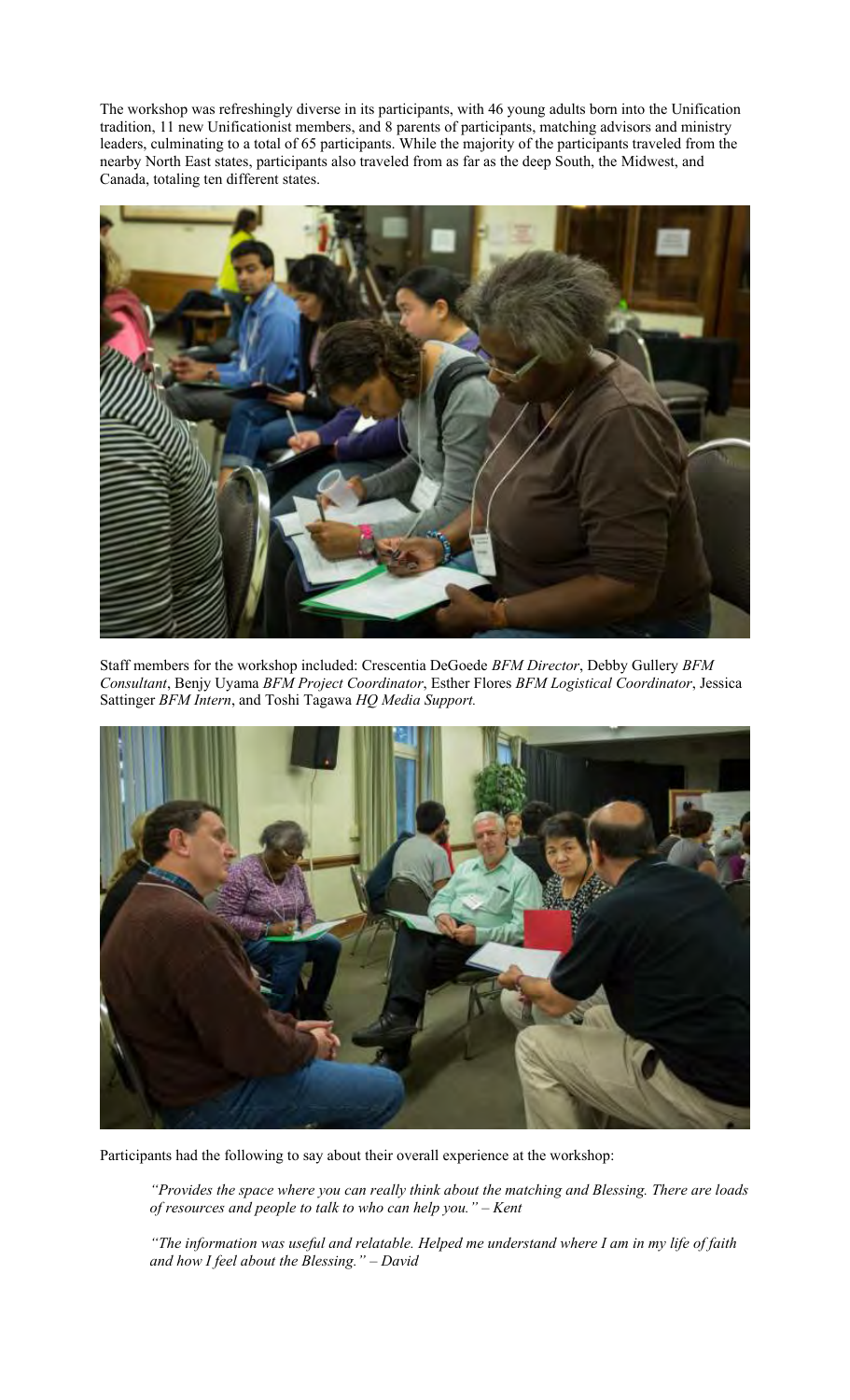*"This was a very helpful workshop, and the positivity of the staff was very comforting. It gave me the feeling that someone is always willing to help." – Naomi* 



The workshop began on Friday evening with a presentation from Debby Gullery on *What Do I Bring to the Table?* In the presentation Debby introduced and expanded on four areas in which a participant can reflect and work on to prepare internally for the matching process and marriage. The four main areas covered were faith, motivation, maturity and the capacity to love. Following the presentation, participants filled out a questionnaire about their vision, values, life purpose, lifestyle, relationships with others, and ability to communicate effectively. After completing the questionnaire, participants met together to discuss the content of the presentation and responses to their questionnaires. Based on their experience with this part of the workshop, participants shared that:



 *"I want to work on growing myself, finding my core values, beliefs and principles, and applying them to my life. Definitely knowing what they are will be helpful in growing as an individual." – Jonathan* 

*"I grasped the idea that you need to be very honest with yourself about what you want, what your values are, what your goals are; and that self-reflection is key in preparing for the matching." - Hana*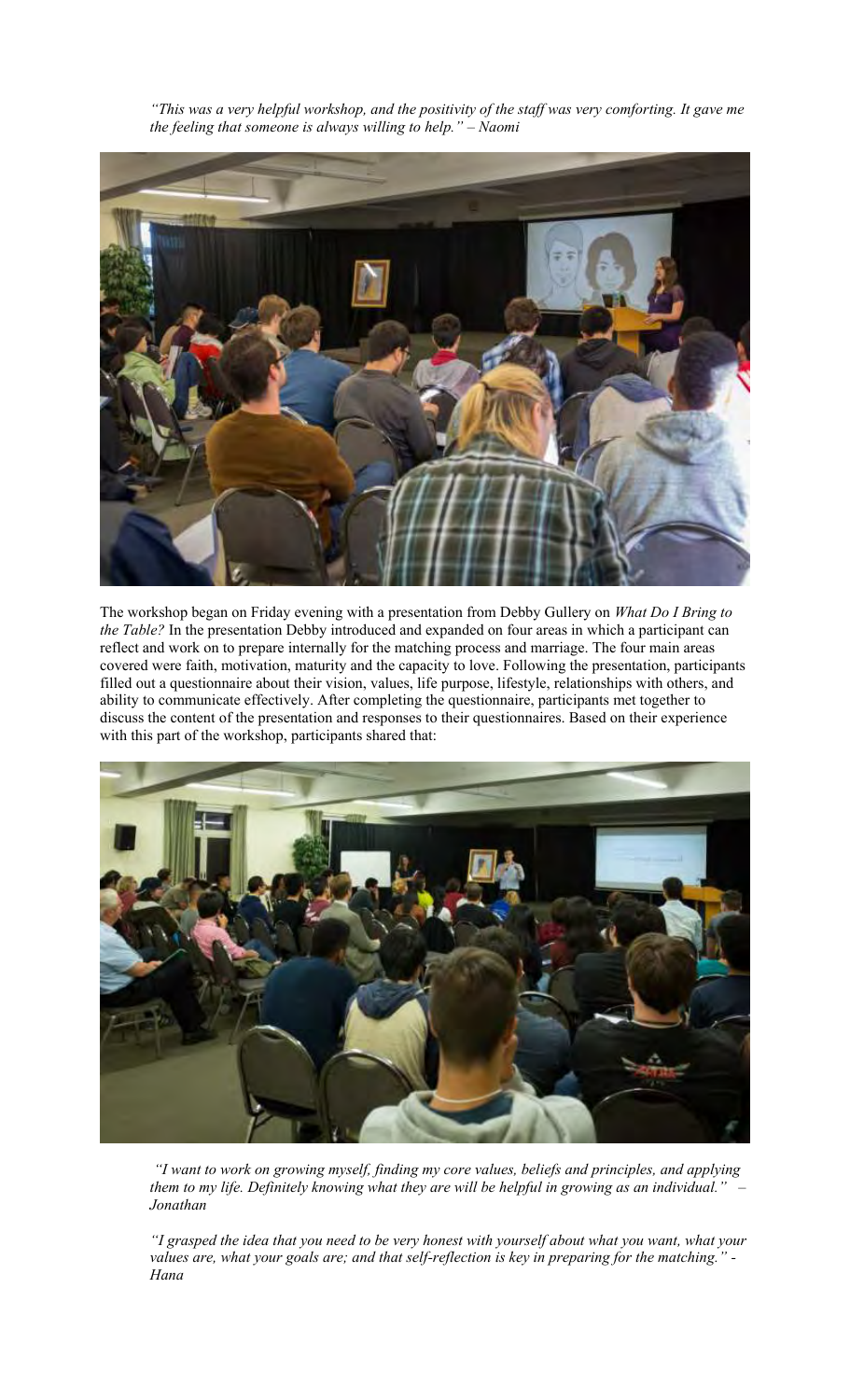*"I need to understand my value in order to truly love someone else" – Alex* 



Day 2 of the workshop began with a presentation from Crescentia DeGoede on *Matching Smarts*. During the presentation Crescentia encouraged participants to consider their own blocks and concepts that might interfere with or confuse the matching process for them. Several common challenging situations matching candidates face were presented, and participants had the opportunity to discuss each one, and suggest possible solutions throughout the presentation.



Immediately following the *Matching Smarts* presentation, participants met in groups with their gender and discussed some of the concerns they have about the matching process and challenges they face in feeling prepared for the matching and Blessing, as well as, shared ideas for how to address challenges. Participants appreciated the time to connect with their own gender and discuss some sensitive issues with one another.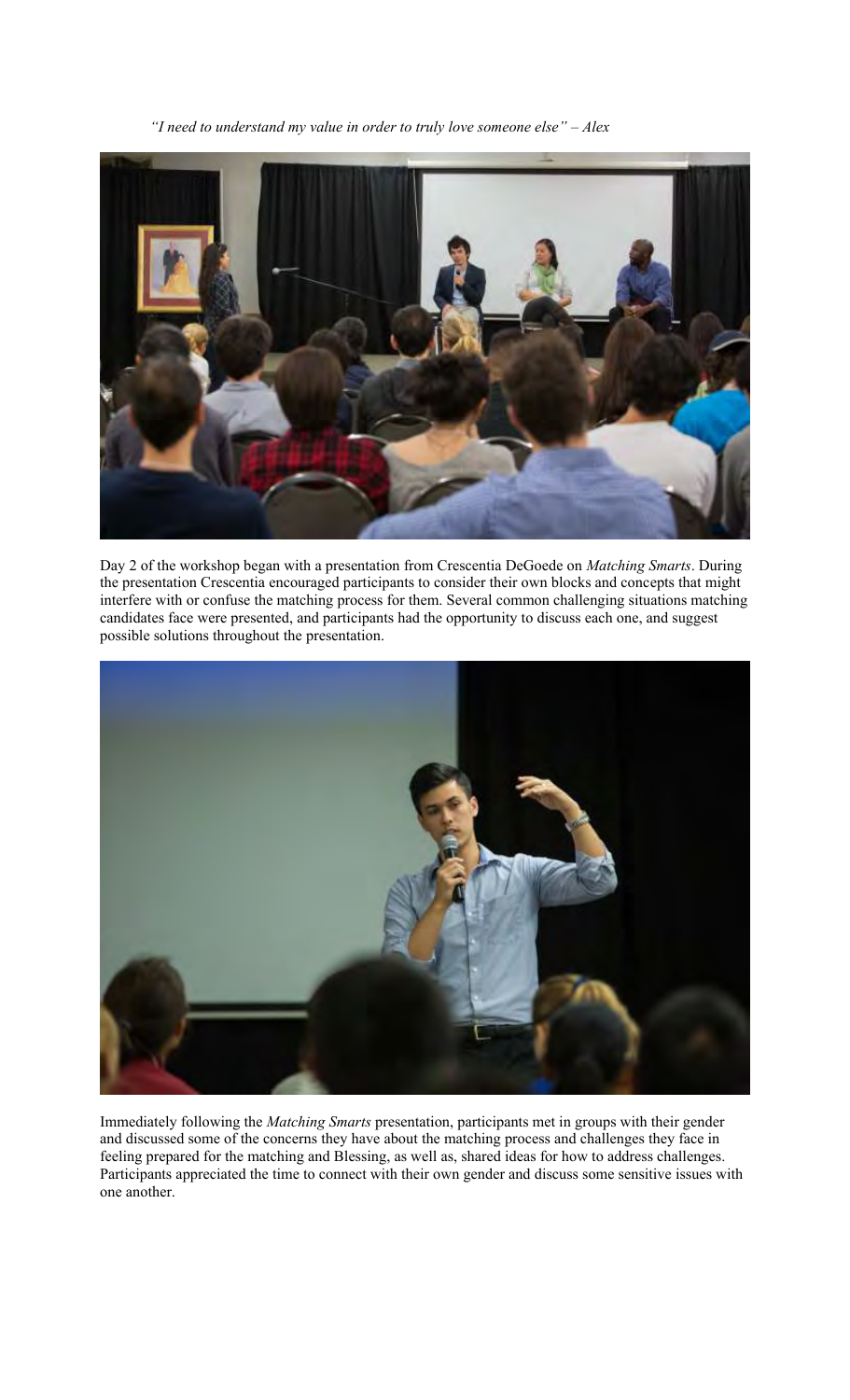

After enjoying some recreation and relaxation in the early afternoon, participants listened to a presentation from Debby Gullery on *My Heritage, My Legacy*, which explored the meaning and the value of lineage and the Marriage Blessing, and encouraged participants to reflect on what kind of legacy they want to leave behind in their life. Some reflections on the presentation:

*"Brought me back to my beliefs and why I chose this path, making things a lot more clear. The Blessing is not just to make ourselves and our parents happy but to make God happy and that the choices we make shape our legacy/lineage."- Chiaki* 

*"Helped change my perspective on what the Blessing is and what it signifies. Clarified steps towards the Blessing, my motivation for the Blessing, and the type of legacy I want to build." – Kevin* 



Participants spent the evening listening to testimonies from Blessed young adults, Justin Okamoto, Honey Fong and Chigo Ahunanya, about their unique matching processes. Through their testimonies Justin, Honey and Chigo were able to impart the wisdom they have accumulated through their experiences with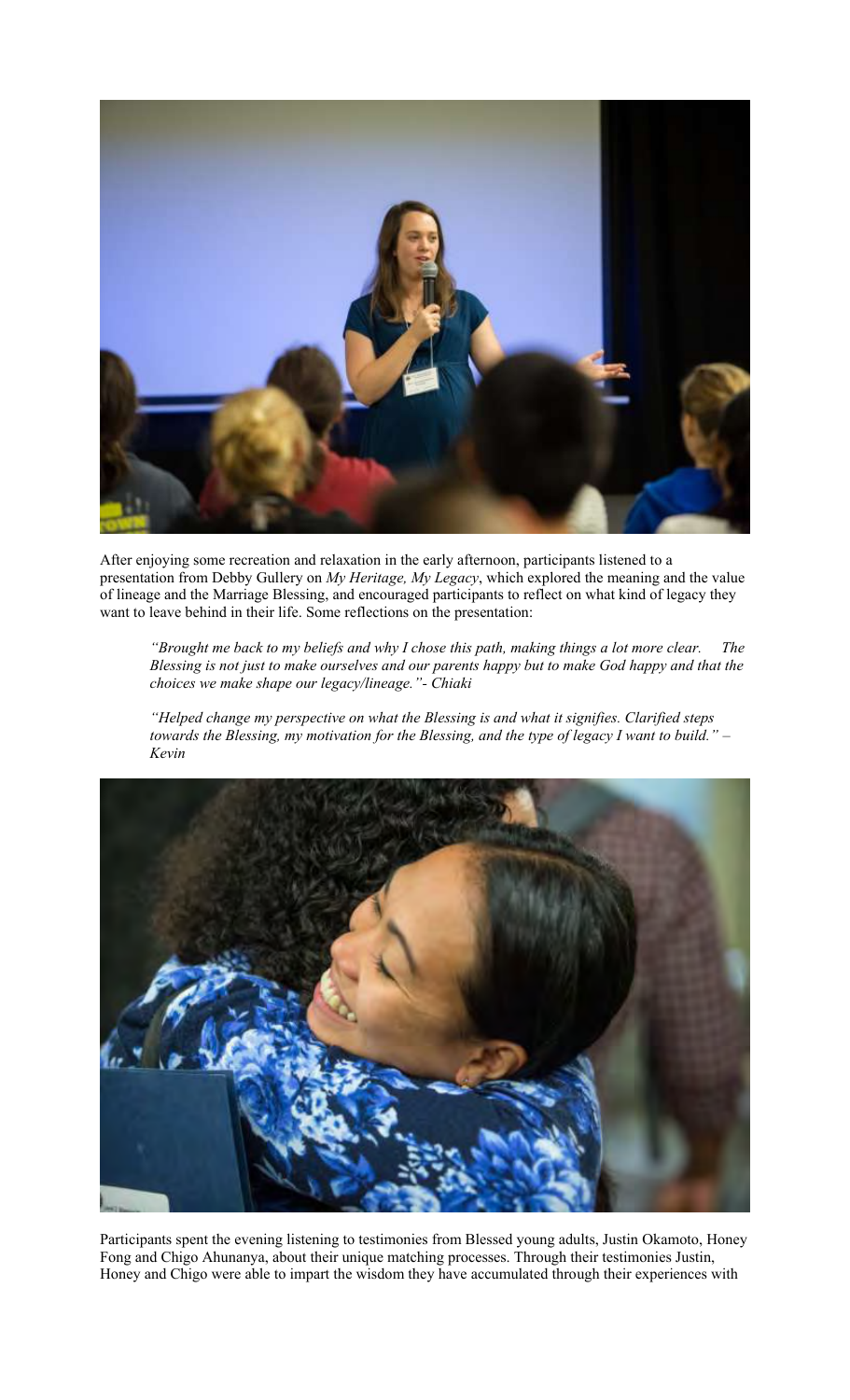the matching process and Blessing, as well as, dispel some of the fears participants had about their own future processes. These testimonies were a huge hit with the participants.

*"The testimonies were the most meaningful because it gave us a real life example to help see how the matching process works and what worked for these couples and what didn't work." – Isaac* 

*"I was able to get helpful tips on what I can work on myself. Seeing that they're happy gives me a lot of hope and excitement for when it's my turn."- Yasu* 



Day 3 closed with a morning session on *Understanding the Matching Process*, which included a presentation, Q & A and discussion. For this session, participants attended either a presentation on the Family Matching Process given by Crescentia DeGoede or the Matching Process for First Generation Unificationists given by Debby Gullery. Both presentations outlined the stages and steps of the matching process, and offered ideas and suggestions for how candidates and their parents/matching advisors can develop a clear plan for approaching the matching process. Participants felt these presentations were:

*"Very useful for getting the basis of what a matching and Blessing looks like and figuring out how to prepare." – Aidan* 

*"Extremely valuable to people, like me, who know little to nothing about the matching process." - Juliana* 

The BFM staff is grateful to all those who participated in this workshop and contributed to its success, and look forward to continuing to serve the members of the Unification community. They wish the very best to each workshop participant on their journey towards the Blessing, and offer their continued support every step of the way.

## **Additional Resources Available**

## **Level 2 Blessing Workshop Curriculum**

All of the power point slides used to give the presentations for this workshop, presenter scripts for each presentation, and a workshop manual are included in the Level 2 Blessing Workshop Curriculum package for ministry leaders. With this curriculum, Level 2 Blessing workshops can be hosted on a local level, without the presence of the National BFM Team. The hope is to see many Level 2 Blessing Workshops happening locally throughout the nation. Ministry leaders who are interested in hosting a workshop are encouraged to take advantage of this curriculum, which will be available for purchase on hsabooks.com by Nov. 1st.